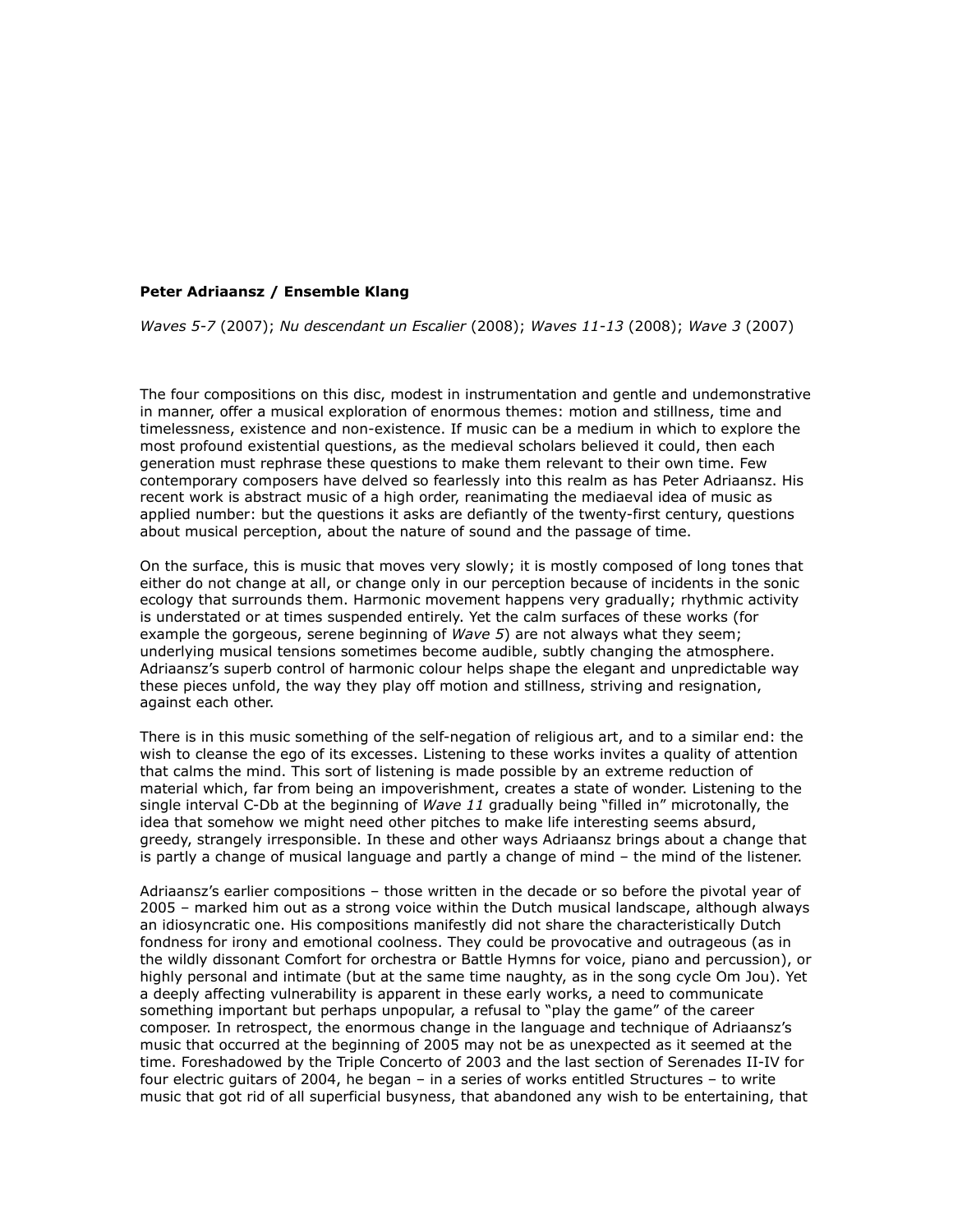opened up certain areas of freedom for the performer, and that began to work with time and harmony in very sophisticated ways. The music became meditative, rather otherworldly.

Several strands of interest, insofar as these can be disentangled, led Adriaansz to this new phase in his musical development. One was his work as Artistic Director of Percussion Group The Hague, in the course of which his exploration of percussion instruments from all parts of the world (including newly invented ones) demonstrated the complexity of the interconnections between sound, tuning and culture. Another was his strong sympathy to various forms of American experimental music then barely accepted in Holland, among them the conceptually elegant compositions of James Tenney. Yet another was his increasing immersion in Far Eastern musical and philosophical systems, and his fascination with conceptions of "sound" and "time" radically different from the western ones he had inherited. (All his scores since *Waves 5-7* are prefaced by a quotation from Chapter 7 of Hazrat Inayat Khan's *The Mysticism of Sound* of 1923: "The mystery of sound is mysticism; the harmony of life is religion. The knowledge of vibrations is metaphysics, and the analysis of atoms science; and their harmonious grouping is art".)

Adriaansz's recent compositional trajectory resembles a research project, each new work building systematically on its predecessors (although with occasional "gaps" and surprising mutations characteristic of any truly evolutionary process). What seemed in 2005 like a drastic reduction of language has expanded and enriched itself in subsequent years to embrace an ever-widening range of techniques and materials. The constant elements have been a devotion to sound rather than to notes on the page; a love of clear and comprehensible musical structures; and a fascination with "audible mathematics". His recent music has the elegance and beauty of a mathematical theorem, apparently objective and unassailable yet made into real music – sonically as well as conceptually – by Adriaansz's fastidious ear.

*Wave 3,* for amplified piano, sine tones and sampled string sounds, is the third in a cycle of four works for solo pianist composed early in 2007. Unlike the subsequent works in the *Waves*  series, these four pieces are essentially independent compositions that may, as here, be programmed separately. Although designed for a single performer (with an assistant who manipulates the sine tone patch), the sound world and the performance practice of *Wave 3* is much more complex than that of a conventionally solo piano work. The piece makes use of five E-bows, battery-powered devices that create an electromagnetic field capable of exciting a string without it having to be plucked; this creates a rather ghostly and quasi-infinite vibration, the resulting sound being sustainable for as long as the battery lasts. In performance the pianist's right hand operates the E-bows, which must occasionally be moved and placed on different strings inside the piano, while the left hand plays both conventionally, on the keyboard, and plucks the strings directly; in addition, a given string must sometimes be muted, or Adriaansz asks for a specific harmonic to be sounded. The performance is truly an act of choreography for the pianist, who must negotiate her way around a complex, threedimensional performing space. Meanwhile, a separately controlled sine tone patch slowly makes an ascent from Db above middle C (277 Hz) to the octave above. This precisely determined electronic sound-source interacts with the acoustic (and somewhat less predictable) vibrations of the piano strings to generate a texture rich in psychoacoustic fascination. *Wave 3* was written for Sonsoles Alonso and Jorrit Tamminga.

*Waves 5-7,* for variable, amplified ensemble, was written for Ensemble Klang in late 2007. This work retains the E-bow piano as an indispensable part of the ensemble sound. Here it forms the core of one of the two "families" of instruments for which the work is conceived: *generating instruments,* which produce mainly pure tones (piano and electric guitar, also played with an E-bow); and *responding instruments* (percussion and wind instruments). The purpose of the latter group is to extend or alter, through colour change, microtonal inflection or sharply differentiated articulation, the "eternal" sound world of the ebow piano and electric guitar. That "eternal" world is less conventionally perfect than it might appear, however: while the long piano tones use conventional, equal-tempered pitches, the guitarist is instructed to depart from those tones by subtle microtonal inflections. In the central movement, *Wave 6,*  Adriaansz for the first time specifies actual microtonal intervals, eighth-, sixth- and